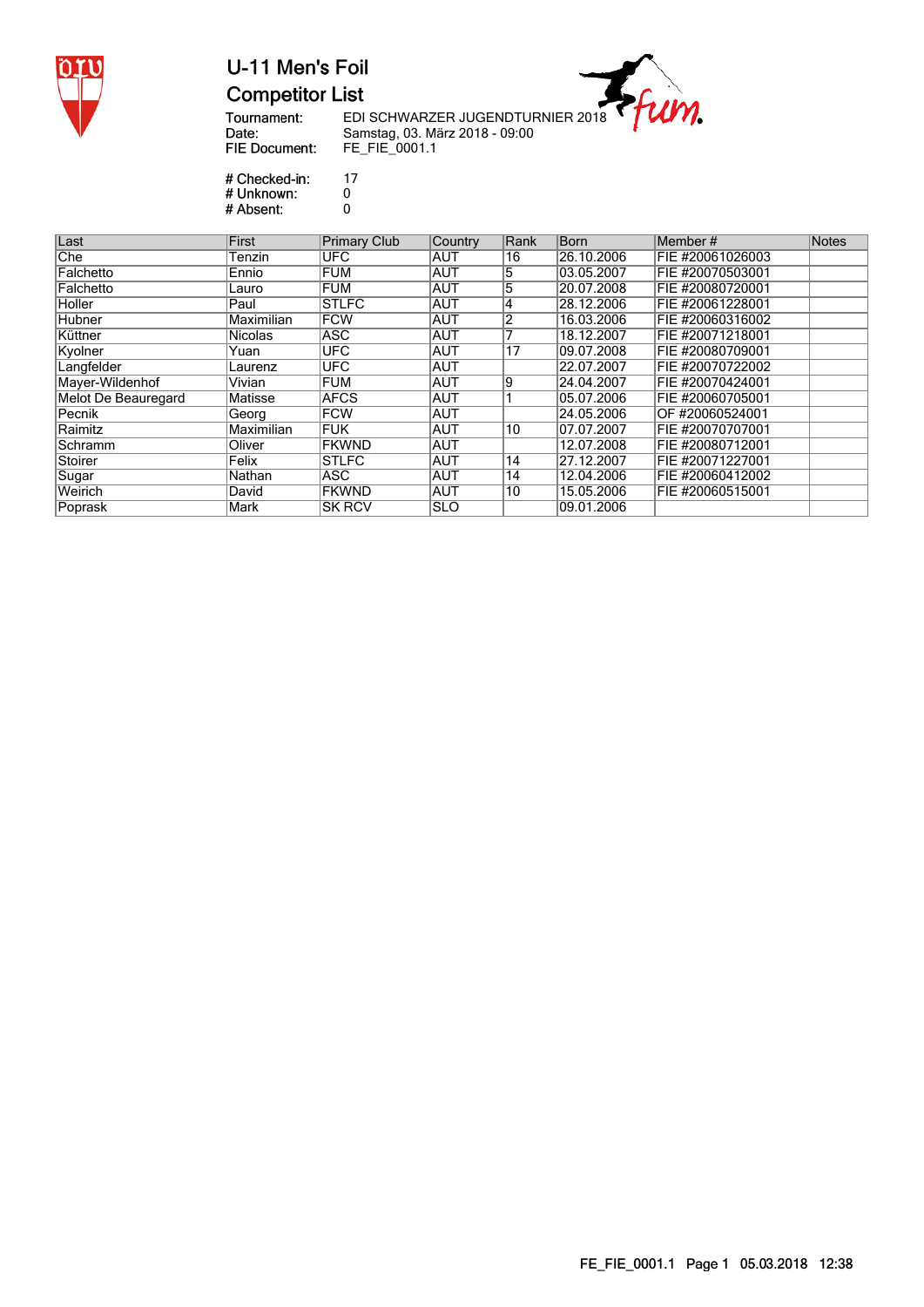|                                                | <b>EDI SCHWARZER JUGENDTURNIER 2018</b>                                                             |  |  |  |  |  |  |  |  |  |  |
|------------------------------------------------|-----------------------------------------------------------------------------------------------------|--|--|--|--|--|--|--|--|--|--|
|                                                | <b>BSFZ Südstadt</b>                                                                                |  |  |  |  |  |  |  |  |  |  |
|                                                | Samstag, 03. März 2018                                                                              |  |  |  |  |  |  |  |  |  |  |
| U-11 Men's Foil                                |                                                                                                     |  |  |  |  |  |  |  |  |  |  |
| Total # of competitors: 17 Total # of pools: 3 |                                                                                                     |  |  |  |  |  |  |  |  |  |  |
| Round 1                                        | 3 pools<br>1 pool of 5 and 2 pools of 6<br>16 (94,12% of 17) competitors promoted to the next round |  |  |  |  |  |  |  |  |  |  |
| Round 2                                        | 4 pools of 4<br>All competitors (100%) promoted to the next round                                   |  |  |  |  |  |  |  |  |  |  |
| Round 3                                        | Complete DE table of 16 fenced through the finals, no fence-off for third                           |  |  |  |  |  |  |  |  |  |  |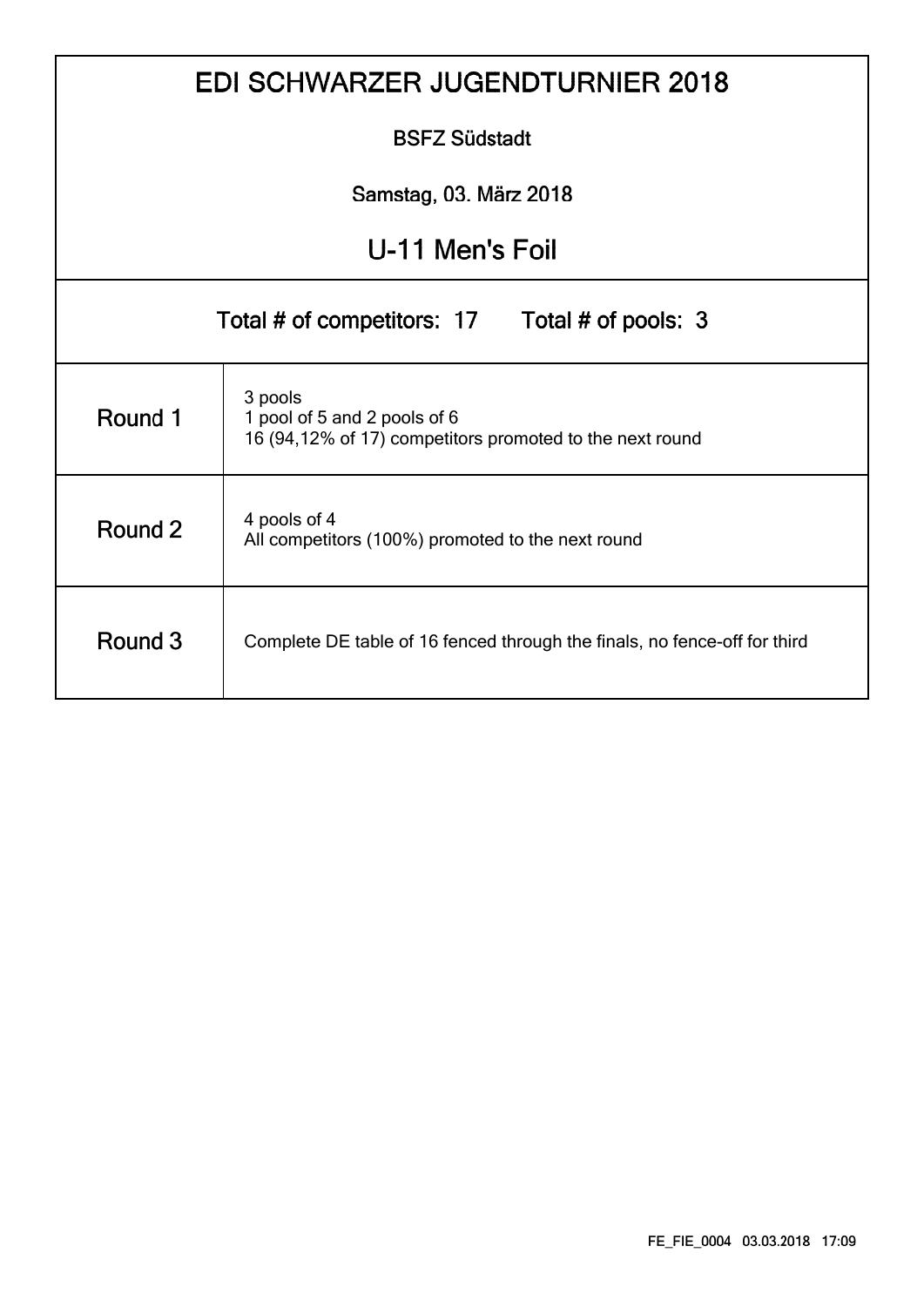

#### Seeding for Round #1 - Pool

Tournament:<br>Date:<br>FIE Document:

EDI SCHWARZER JUGENDTURNIER 2018<br>Samstag, 03. März 2018 - 09:00<br>FE\_FIE\_0001.2

 $\eta$ .

| Seed            | Name                         | <b>Country</b> | Rank            | <b>Notes</b> |
|-----------------|------------------------------|----------------|-----------------|--------------|
|                 | MELOT DE BEAUREGARD, Matisse | <b>AUT</b>     |                 |              |
| $\overline{2}$  | HUBNER, Maximilian           | <b>AUT</b>     |                 |              |
| '3              | HOLLER, Paul                 | <b>AUT</b>     |                 |              |
| 14              | <b>FALCHETTO, Lauro</b>      | <b>AUT</b>     | 5               |              |
| 5               | <b>FALCHETTO, Ennio</b>      | <b>AUT</b>     | 5               |              |
| 6               | KÜTTNER, Nicolas             | <b>AUT</b>     |                 |              |
|                 | MAYER-WILDENHOF, Vivian      | <b>AUT</b>     | 9               |              |
| $\overline{8}$  | RAIMITZ, Maximilian          | <b>AUT</b>     | 10              |              |
| 9               | WEIRICH, David               | <b>AUT</b>     | 10              |              |
| 10              | SUGAR, Nathan                | IAUT           | 14              |              |
| 11              | STOIRER, Felix               | AUT            | 14              |              |
| 12              | CHE, Tenzin                  | <b>AUT</b>     | 16              |              |
| $\overline{13}$ | KYOLNER, Yuan                | <b>AUT</b>     | $1\overline{7}$ |              |
| $\overline{14}$ | LANGFELDER, Laurenz          | <b>AUT</b>     |                 |              |
| $\overline{15}$ | PECNIK, Georg                | <b>AUT</b>     |                 |              |
| $\overline{16}$ | POPRASK, Mark                | ISLO           |                 |              |
| 17              | SCHRAMM, Oliver              | AUT            |                 |              |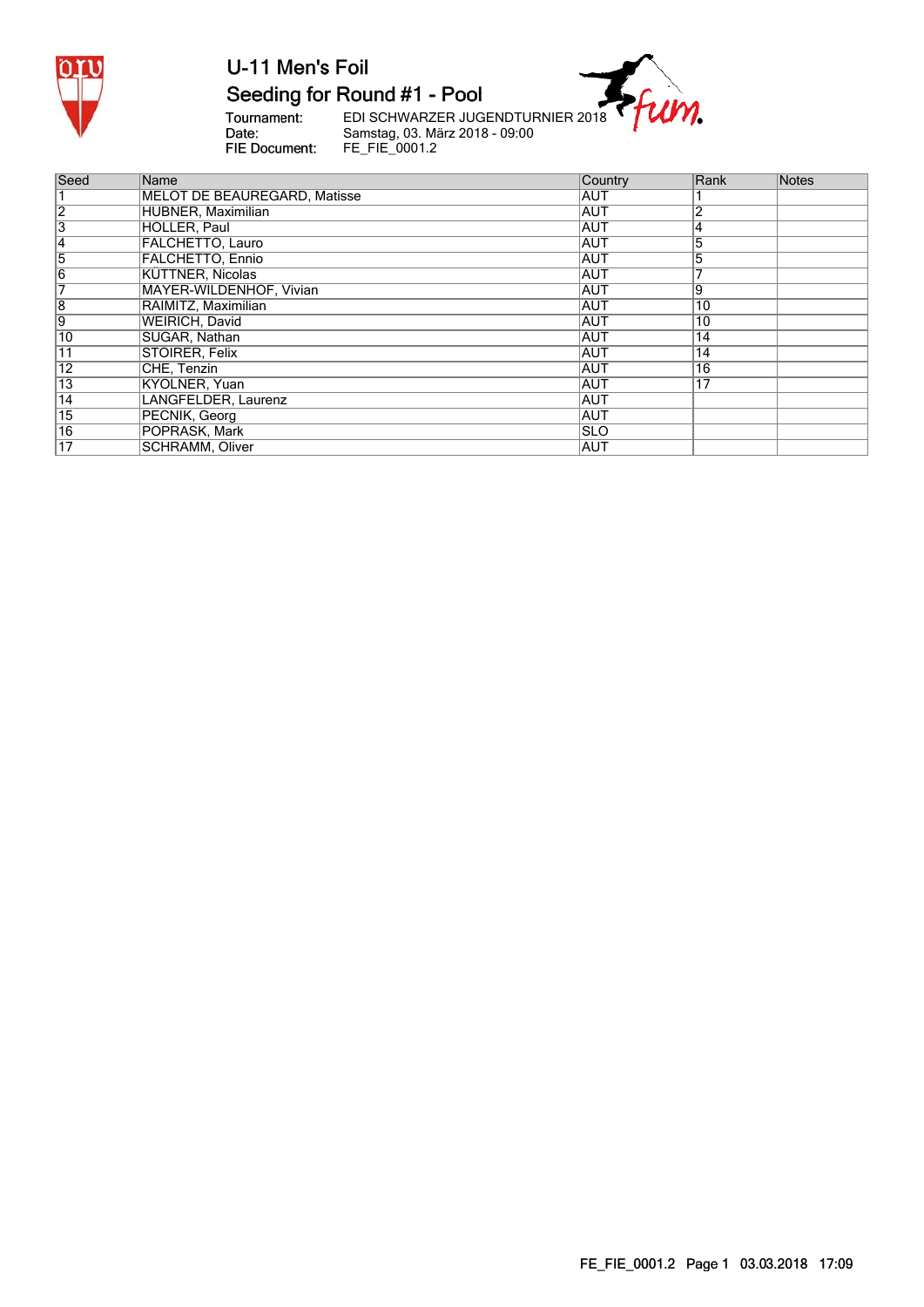

#### U-11 Men's Foil Round #1 Pool Results

 $\eta$ .

Tournament: Date: FIE Document:

EDI SCHWARZER JUGENDTURNIER 2018 Samstag, 03. März 2018 - 09:00 FE\_FIE\_0007

|               | Strip 1                      | Referee(s):            |   |                |                |                |                |                |                |           |    |    |            |
|---------------|------------------------------|------------------------|---|----------------|----------------|----------------|----------------|----------------|----------------|-----------|----|----|------------|
|               | 09:00                        | SOMOSKEOY, Peter (HUN) |   |                |                |                |                |                |                |           |    |    |            |
| Name          |                              | <b>Affiliation</b>     | # | 1              | 2              | 3              | 4              | 5              | v              | V/M TS TR |    |    | <b>Ind</b> |
| CHE, Tenzin   |                              | <b>AUT</b>             |   |                | D0             | D <sub>3</sub> | D <sub>2</sub> | D <sub>2</sub> | $\mathbf 0$    | 0,00      | 7  | 16 | -9         |
|               | MAYER-WILDENHOF, Vivian      | AUT                    | 2 | V4             |                | V4             | V <sub>4</sub> | D1             | 3              | 0,75      | 13 | 9  | 4          |
|               | <b>KÜTTNER, Nicolas</b>      | <b>AUT</b>             | 3 | V <sub>4</sub> | D <sub>3</sub> |                | V <sub>4</sub> | D <sub>0</sub> | $\overline{2}$ | 0,50      | 11 | 11 | $\Omega$   |
| KYOLNER, Yuan |                              | <b>AUT</b>             | 4 | V <sub>4</sub> | D <sub>2</sub> | D <sub>0</sub> |                | D <sub>0</sub> | 1              | 0,25      | 6  | 13 | -7         |
|               | MELOT DE BEAUREGARD, Matisse | AUT                    | 5 | V4             | V <sub>4</sub> | V4             | V3             |                | 4              | 1,00      | 15 | 3  | 12         |

| η              | Strip 3                 | Referee(s):                     |                         |                |    |                |                |                |                |                |        |    |             |          |
|----------------|-------------------------|---------------------------------|-------------------------|----------------|----|----------------|----------------|----------------|----------------|----------------|--------|----|-------------|----------|
|                | 09:00                   | <b>BUGARIN, Dimitrije (AUT)</b> |                         |                |    |                |                |                |                |                |        |    |             |          |
| Name           |                         | <b>Affiliation</b>              | #                       |                | 2  | 3              | $\overline{4}$ | 5              | 6              | v              | V/M TS |    |             | $TR$ Ind |
|                | RAIMITZ, Maximilian     | <b>AUT</b>                      | $\blacksquare$          |                | D3 | V4             | D <sub>2</sub> | D <sub>0</sub> | V4             | $\overline{2}$ | 0,40   | 13 | 13          | $\Omega$ |
|                | <b>SCHRAMM, Oliver</b>  | <b>AUT</b>                      | $\overline{2}$          | V <sub>4</sub> |    | D <sub>2</sub> | D <sub>0</sub> | D <sub>0</sub> | D <sub>1</sub> |                | 0,20   | 7  | 19          | $-12$    |
|                | LANGFELDER, Laurenz AUT |                                 | 3                       | D <sub>0</sub> | V4 |                | D <sub>0</sub> | D <sub>0</sub> | D <sub>2</sub> | 1              | 0,20   | 6  | 18          | $-12$    |
|                | FALCHETTO, Ennio        | <b>AUT</b>                      | $\overline{\mathbf{4}}$ | V4             | V4 | V <sub>4</sub> |                | D <sub>0</sub> | V <sub>4</sub> | 4              | 0,80   | 16 | 6           | 10       |
|                | HUBNER, Maximilian      | <b>AUT</b>                      | 5                       | V <sub>4</sub> | V4 | V4             | V <sub>4</sub> |                | V <sub>4</sub> | 5              | 1,00   | 20 | $\mathbf 0$ | 20       |
| STOIRER, Felix |                         | <b>AUT</b>                      | 6                       | D1             | V4 | V <sub>4</sub> | D <sub>0</sub> | D <sub>0</sub> |                | $\overline{2}$ | 0,40   | 9  | 15          | -6       |

|                | Strip 5          | Referee(s):           |                |                |                |                |                |                |                |                |      |                 |                    |             |
|----------------|------------------|-----------------------|----------------|----------------|----------------|----------------|----------------|----------------|----------------|----------------|------|-----------------|--------------------|-------------|
| 3              | 09:00            | HRUBESCH, Simon (AUT) |                |                |                |                |                |                |                |                |      |                 |                    |             |
| Name           |                  | <b>Affiliation</b>    | #              |                | $\overline{2}$ | 3              | 4              | 5              | 6              | v              | V/M  | <b>TS</b>       |                    | $TR$ Ind    |
| WEIRICH, David |                  | <b>AUT</b>            | 1              |                | D <sub>0</sub> | D0             | D1             | D <sub>0</sub> | D <sub>1</sub> | $\mathbf 0$    | 0,00 | $\overline{2}$  | 20                 | $-18$       |
| SUGAR, Nathan  |                  | <b>AUT</b>            | $\overline{2}$ | V4             |                | D1             | D <sub>3</sub> | V <sub>4</sub> | D <sub>0</sub> | 2              | 0,40 | 12 <sub>2</sub> | 15                 | -3          |
| PECNIK, Georg  |                  | <b>AUT</b>            | 3              | V <sub>4</sub> | V <sub>4</sub> |                | V <sub>4</sub> | V <sub>4</sub> | V4             | 5              | 1,00 | 20              | $\overline{\bf 4}$ | 16          |
| HOLLER, Paul   |                  | <b>AUT</b>            | $\overline{4}$ | V4             | V <sub>4</sub> | D <sub>1</sub> |                | V <sub>4</sub> | V4             | 4              | 0,80 | 17              | 13                 | 4           |
| POPRASK, Mark  |                  | <b>SLO</b>            | 5              | V4             | D <sub>3</sub> | D <sub>1</sub> | D <sub>3</sub> |                | V <sub>4</sub> | $\overline{2}$ | 0,40 | 15              | 15                 | $\mathbf 0$ |
|                | FALCHETTO, Lauro | <b>AUT</b>            | 6              | V4             | V <sub>4</sub> | D <sub>1</sub> | D <sub>2</sub> | D <sub>3</sub> |                | 2              | 0,40 | 14              | 13                 |             |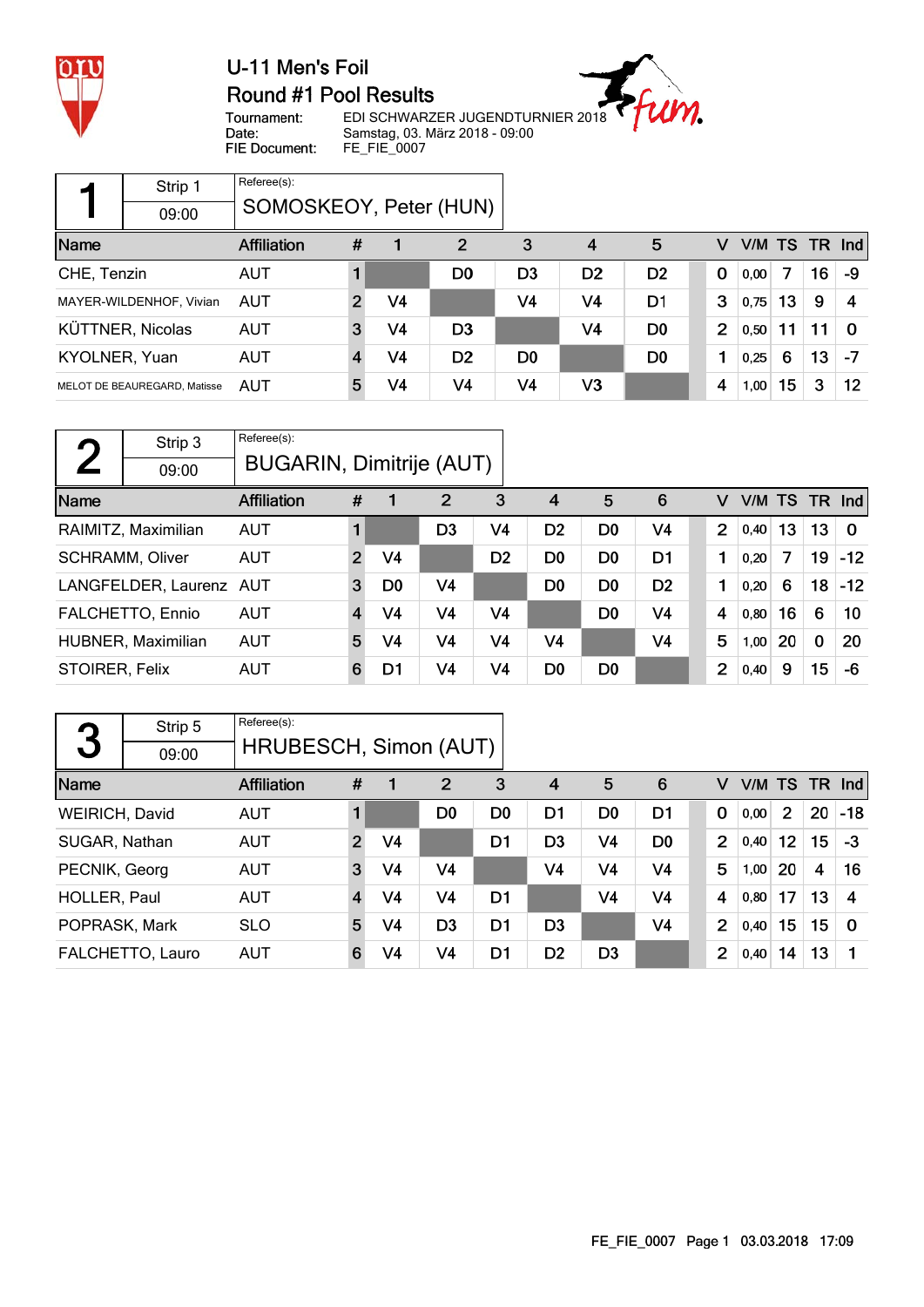

## Seeding for Round #2 - Pool

Tournament:<br>Date:<br>FIE Document:

EDI SCHWARZER JUGENDTURNIER 2018<br>Samstag, 03. März 2018 - 09:00<br>FE\_FIE\_0008

m.

| Seed                    | Name                                | Country    | $\vee$         | V/M            | <b>TS</b>       | <b>TR</b>       | Ind   | Notes      |
|-------------------------|-------------------------------------|------------|----------------|----------------|-----------------|-----------------|-------|------------|
|                         | HUBNER, Maximilian                  | <b>AUT</b> | 5              | 1,00           | 20              | 10              | $+20$ | Advanced   |
| $\overline{2}$          | PECNIK, Georg                       | <b>AUT</b> | 5              | 1,00           | 20              | 4               | $+16$ | Advanced   |
| $\overline{\mathbf{3}}$ | <b>MELOT DE BEAUREGARD, Matisse</b> | <b>AUT</b> | 14             | 1,00           | 15              | 3               | $+12$ | Advanced   |
| 14                      | <b>FALCHETTO, Ennio</b>             | <b>AUT</b> | 14             | 0, 80          | 16              | 6               | $+10$ | Advanced   |
| 5                       | HOLLER, Paul                        | <b>AUT</b> | 14             | 0, 80          | 17              | 13              | $+4$  | Advanced   |
| 6                       | MAYER-WILDENHOF, Vivian             | <b>AUT</b> | 3              | 0.75           | 13              | 9               | $+4$  | Advanced   |
|                         | KÜTTNER, Nicolas                    | <b>AUT</b> | 2              | 0, 50          | 11              | $1\overline{1}$ | 0     | Advanced   |
| $\overline{8}$          | FALCHETTO, Lauro                    | AUT        | 2              | 0,40           | 14              | 13              | $+1$  | Advanced   |
| 9                       | POPRASK, Mark                       | <b>SLO</b> | $\overline{2}$ | 0,40           | 15              | 15              | 0     | Advanced   |
| 10                      | RAIMITZ, Maximilian                 | <b>AUT</b> | 2              | 0,40           | 13              | 13              | 0     | Advanced   |
| 11                      | SUGAR, Nathan                       | <b>AUT</b> | 2              | 0,40           | $1\overline{2}$ | 15              | $-3$  | Advanced   |
| $\overline{12}$         | <b>STOIRER, Felix</b>               | <b>AUT</b> | $\overline{2}$ | $ 0,40\rangle$ | 9               | 15              | $-6$  | Advanced   |
| $\overline{13}$         | KYOLNER, Yuan                       | <b>AUT</b> |                | 0,25           | $\overline{6}$  | $\overline{13}$ | $-7$  | Advanced   |
| $\overline{14}$         | <b>SCHRAMM, Oliver</b>              | <b>AUT</b> |                | 0,20           |                 | 19              | $-12$ | Advanced   |
| $\overline{15}$         | LANGFELDER, Laurenz                 | <b>AUT</b> |                | 0,20           | $\overline{6}$  | 18              | $-12$ | Advanced   |
| $\overline{16}$         | CHE, Tenzin                         | <b>AUT</b> | 10             | 0,00           |                 | 16              | -9    | Advanced   |
| $1\overline{7}$         | <b>WEIRICH, David</b>               | <b>AUT</b> | 10             | 0.00           | 2               | 20              | -18   | Eliminated |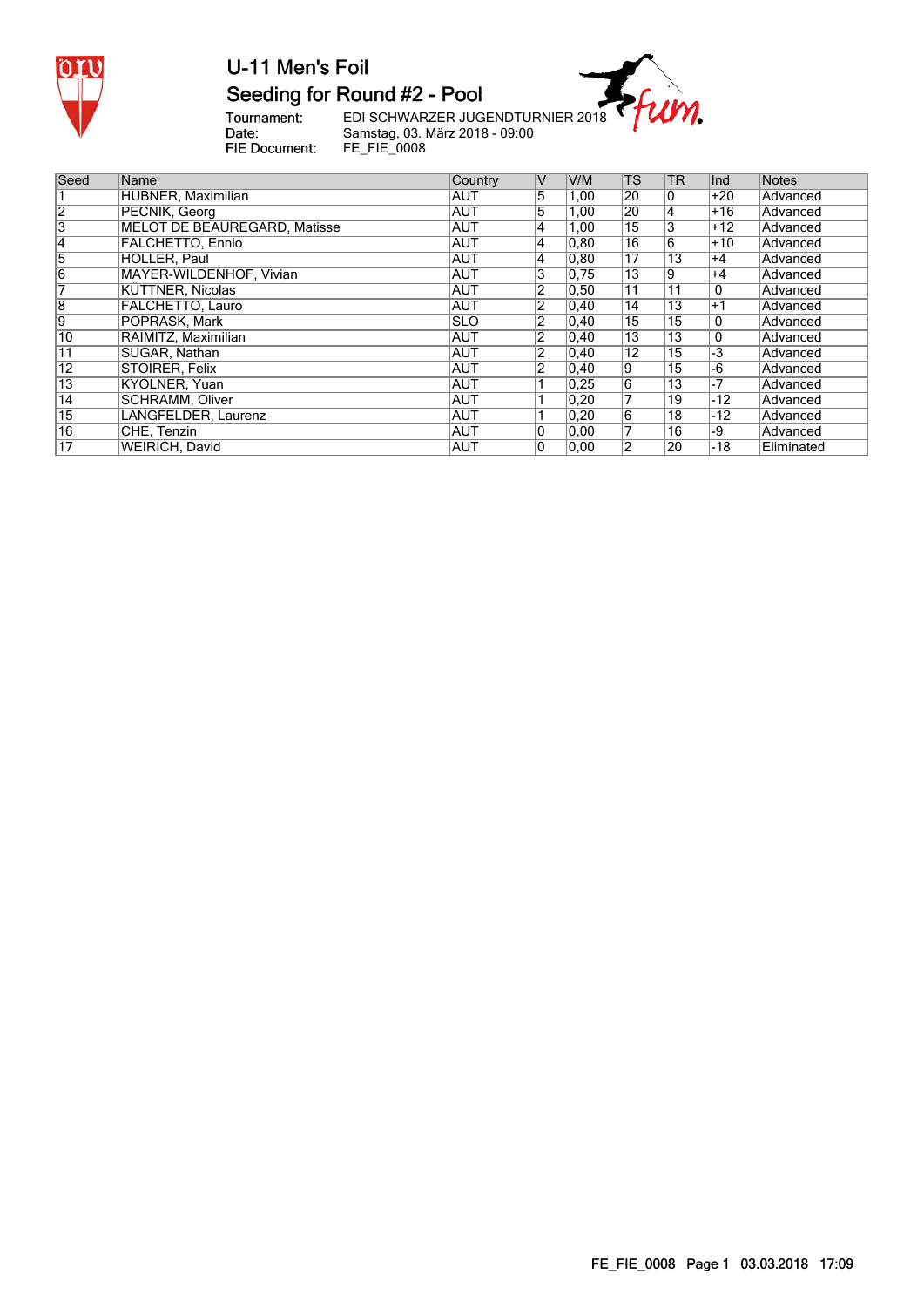

#### U-11 Men's Foil Round #2 Pool Results



Tournament: Date: FIE Document:

EDI SCHWARZER JUGENDTURNIER 2018 Samstag, 03. März 2018 - 09:00 FE\_FIE\_0007

|               | Strip 1            | Referee(s):            |   |    |                |                |                |                |      |    |                 |                 |
|---------------|--------------------|------------------------|---|----|----------------|----------------|----------------|----------------|------|----|-----------------|-----------------|
|               | 10:40              | SOMOSKEOY, Peter (HUN) |   |    |                |                |                |                |      |    |                 |                 |
| Name          |                    | <b>Affiliation</b>     | # |    |                | 3              | 4              |                |      |    |                 | V/M TS TR $Ind$ |
| CHE, Tenzin   |                    | <b>AUT</b>             |   |    | D <sub>0</sub> | D <sub>2</sub> | D <sub>3</sub> | 0              | 0,00 | 5. | 12 <sup>°</sup> | -7              |
| POPRASK, Mark |                    | <b>SLO</b>             |   | V4 |                | D <sub>0</sub> | V4             | $\overline{2}$ | 0,67 | 8  | 5               | З               |
|               | HUBNER, Maximilian | <b>AUT</b>             | 3 | V4 | V <sub>4</sub> |                | V <sub>4</sub> | 3              | 1,00 | 12 | 3               | 9               |
|               | FALCHETTO, Lauro   | AUT                    |   | V4 | D1             | D1             |                |                | 0,33 | 6  |                 | -5              |

|               | Strip 2                 | Referee(s):           |   |                |                |                |                |             |   |                 |    |    |    |
|---------------|-------------------------|-----------------------|---|----------------|----------------|----------------|----------------|-------------|---|-----------------|----|----|----|
|               | 10:40                   | HRUBESCH, Simon (AUT) |   |                |                |                |                |             |   |                 |    |    |    |
| Name          |                         | <b>Affiliation</b>    | # |                | 2              | 3              | 4              |             | V | $V/M$ TS TR Ind |    |    |    |
|               | RAIMITZ, Maximilian     | <b>AUT</b>            |   |                | D <sub>0</sub> | V4             | V <sub>4</sub> |             | 2 | 0.67            | 8  | 8  | 0  |
| PECNIK, Georg |                         | AUT                   |   | V <sub>4</sub> |                | V3             | V3             |             | 3 | 1,00            | 10 | 4  | 6  |
|               | LANGFELDER, Laurenz AUT |                       |   | D <sub>1</sub> | D <sub>2</sub> |                | D <sub>3</sub> | $\mathbf 0$ |   | 0,00            | 6  |    | -5 |
|               | KÜTTNER, Nicolas        | AUT                   |   | D <sub>3</sub> | D <sub>2</sub> | V <sub>4</sub> |                |             |   | 0,33            | 9  | 10 |    |

|               | Strip 3                      | Referee(s):        |   |    |    |                |                |                |      |    |                 |                 |
|---------------|------------------------------|--------------------|---|----|----|----------------|----------------|----------------|------|----|-----------------|-----------------|
| 3             | 10:40                        | WENDT, Benny (AUT) |   |    |    |                |                |                |      |    |                 |                 |
| Name          |                              | <b>Affiliation</b> | # |    | 2  | 3              | 4              | v              |      |    |                 | V/M TS TR $Ind$ |
|               | <b>SCHRAMM, Oliver</b>       | <b>AUT</b>         |   |    | D0 | D1             | D <sub>3</sub> | $\bf{0}$       | 0,00 | 4  | 12 <sup>°</sup> | -8              |
|               | MELOT DE BEAUREGARD, Matisse | AUT                |   | V4 |    | V <sub>4</sub> | V4             | 3              | 1,00 | 12 | $\overline{2}$  | 10              |
| SUGAR, Nathan |                              | AUT                | 3 | V4 | D1 |                | D <sub>0</sub> |                | 0,33 | 5  | 9               | -4              |
|               | MAYER-WILDENHOF, Vivian      | AUT                |   | V4 | D1 | V <sub>4</sub> |                | $\overline{2}$ | 0,67 | 9  | 7               | $\mathcal P$    |

|                | Strip 4          | Referee(s):              |   |                |                |                |                |                |               |    |   |      |
|----------------|------------------|--------------------------|---|----------------|----------------|----------------|----------------|----------------|---------------|----|---|------|
|                | 10:40            | BUGARIN, Dimitrije (AUT) |   |                |                |                |                |                |               |    |   |      |
| Name           |                  | <b>Affiliation</b>       | # |                | 2              | 3              | 4              | v              | V/M TS TR Ind |    |   |      |
| KYOLNER, Yuan  |                  | <b>AUT</b>               |   |                | D <sub>2</sub> | V4             | V4             | $\overline{2}$ | 0,67          | 10 | 6 |      |
| STOIRER, Felix |                  | <b>AUT</b>               |   | V4             |                | V4             | D <sub>3</sub> | 2              | 0,67          |    | 8 | З    |
| HOLLER, Paul   |                  | <b>AUT</b>               | 3 | D0             | D <sub>2</sub> |                | V <sub>4</sub> |                | 0,33          | 6  | 8 | $-2$ |
|                | FALCHETTO, Ennio | <b>AUT</b>               |   | D <sub>2</sub> | V4             | D <sub>0</sub> |                |                | 0,33          | 6  |   | -5   |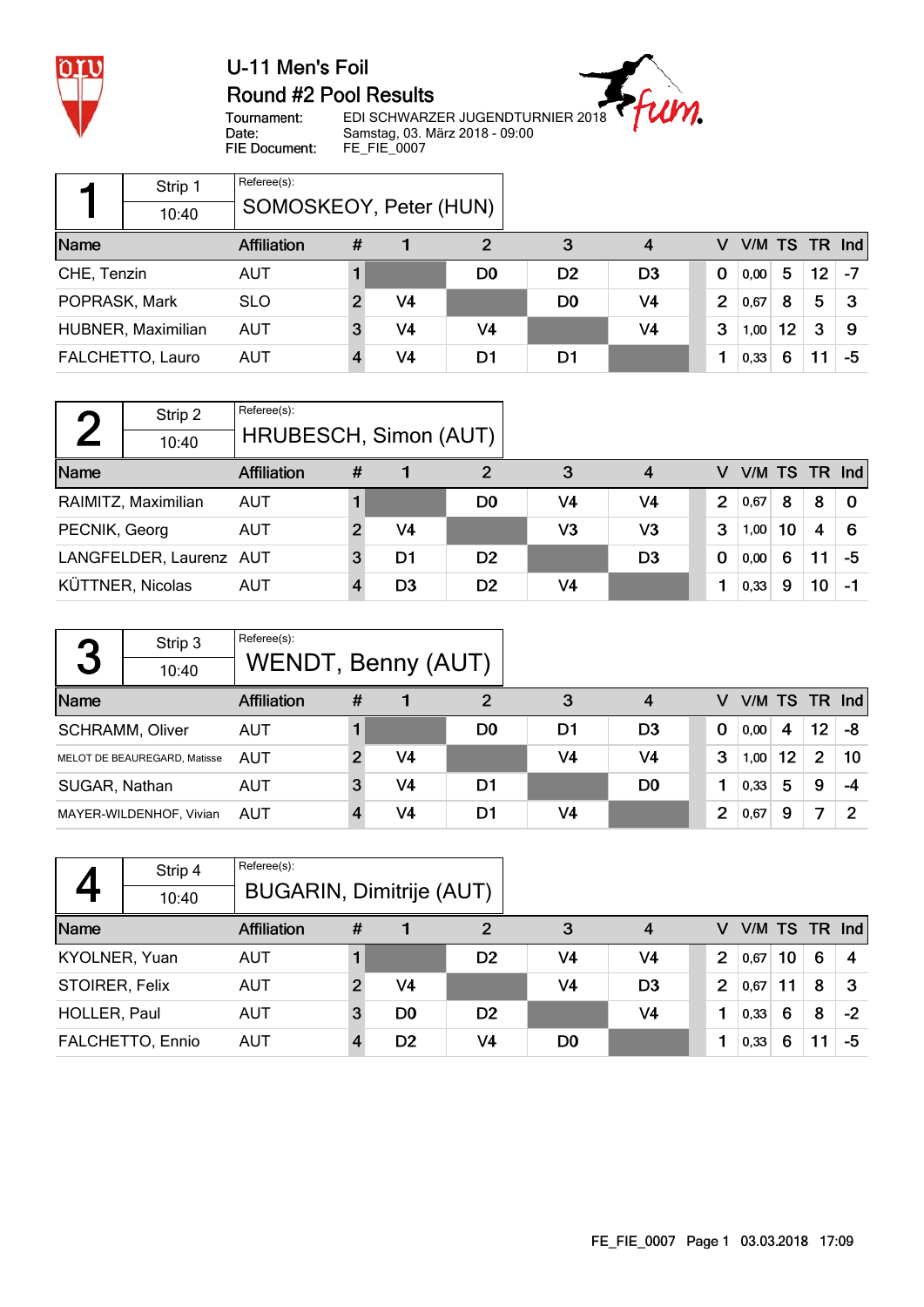

### U-11 Men's Foil Seeding for Round #3 - DE

m.

Tournament:<br>Date:<br>FIE Document:

EDI SCHWARZER JUGENDTURNIER 2018 Samstag, 03. März 2018 - 09:00 FE\_FIE\_0008

| Seed            | Name                         | Country     | IV             | V/M  | <b>TS</b>       | <b>TR</b>       | Ind   | Notes      |
|-----------------|------------------------------|-------------|----------------|------|-----------------|-----------------|-------|------------|
|                 | MELOT DE BEAUREGARD, Matisse | IAUT        | 3              | 1,00 | $1\overline{2}$ |                 | $+10$ | Advanced   |
| $\overline{2}$  | HUBNER, Maximilian           | <b>AUT</b>  | 3              | 1,00 | 12              | 3               | +9    | Advanced   |
| '3              | PECNIK, Georg                | <b>AUT</b>  | 13             | 1,00 | 10              | 4               | +6    | Advanced   |
| 14              | KYOLNER, Yuan                | <b>AUT</b>  | 2              | 0,67 | 10              | 6               | $+4$  | Advanced   |
| 5               | STOIRER, Felix               | <b>AUT</b>  | 2              | 0,67 | 11              | 8               | $+3$  | Advanced   |
| 6               | POPRASK, Mark                | <b>ISLO</b> | 2              | 0,67 | 8               | 5               | $+3$  | Advanced   |
|                 | MAYER-WILDENHOF, Vivian      | <b>AUT</b>  | $\overline{2}$ | 0,67 | 9               |                 | $+2$  | Advanced   |
| $\overline{8}$  | RAIMITZ, Maximilian          | IAUT        | $\overline{2}$ | 0,67 | $\overline{8}$  | $\overline{8}$  | 0     | Advanced   |
| 19              | KÜTTNER, Nicolas             | <b>AUT</b>  |                | 0.33 | Ι9              | 10              | ∣-1   | Advanced   |
| 10              | HOLLER, Paul                 | <b>AUT</b>  |                | 0.33 | $\overline{6}$  | 8               | $-2$  | Advanced   |
| 11              | SUGAR, Nathan                | <b>AUT</b>  |                | 0,33 | 5               | lg.             | -4    | Advanced   |
| 12T             | <b>FALCHETTO, Lauro</b>      | IAUT        |                | 0,33 | 16              | $\overline{11}$ | -5    | Advanced   |
| 12T             | <b>FALCHETTO, Ennio</b>      | <b>AUT</b>  |                | 0,33 | $\overline{6}$  | $\overline{11}$ | -5    | Advanced   |
| 14              | LANGFELDER, Laurenz          | <b>AUT</b>  | 10             | 0,00 | $\overline{6}$  | $\overline{11}$ | -5    | Advanced   |
| $\overline{15}$ | CHE, Tenzin                  | IAUT        | 10             | 0,00 | $\overline{5}$  | $\overline{12}$ | -7    | Advanced   |
| $\overline{16}$ | <b>SCHRAMM, Oliver</b>       | AUT         | 10             | 0,00 | 14              | 12              | -8    | Advanced   |
| 17              | WEIRICH, David               | AUT         |                |      |                 |                 |       | Eliminated |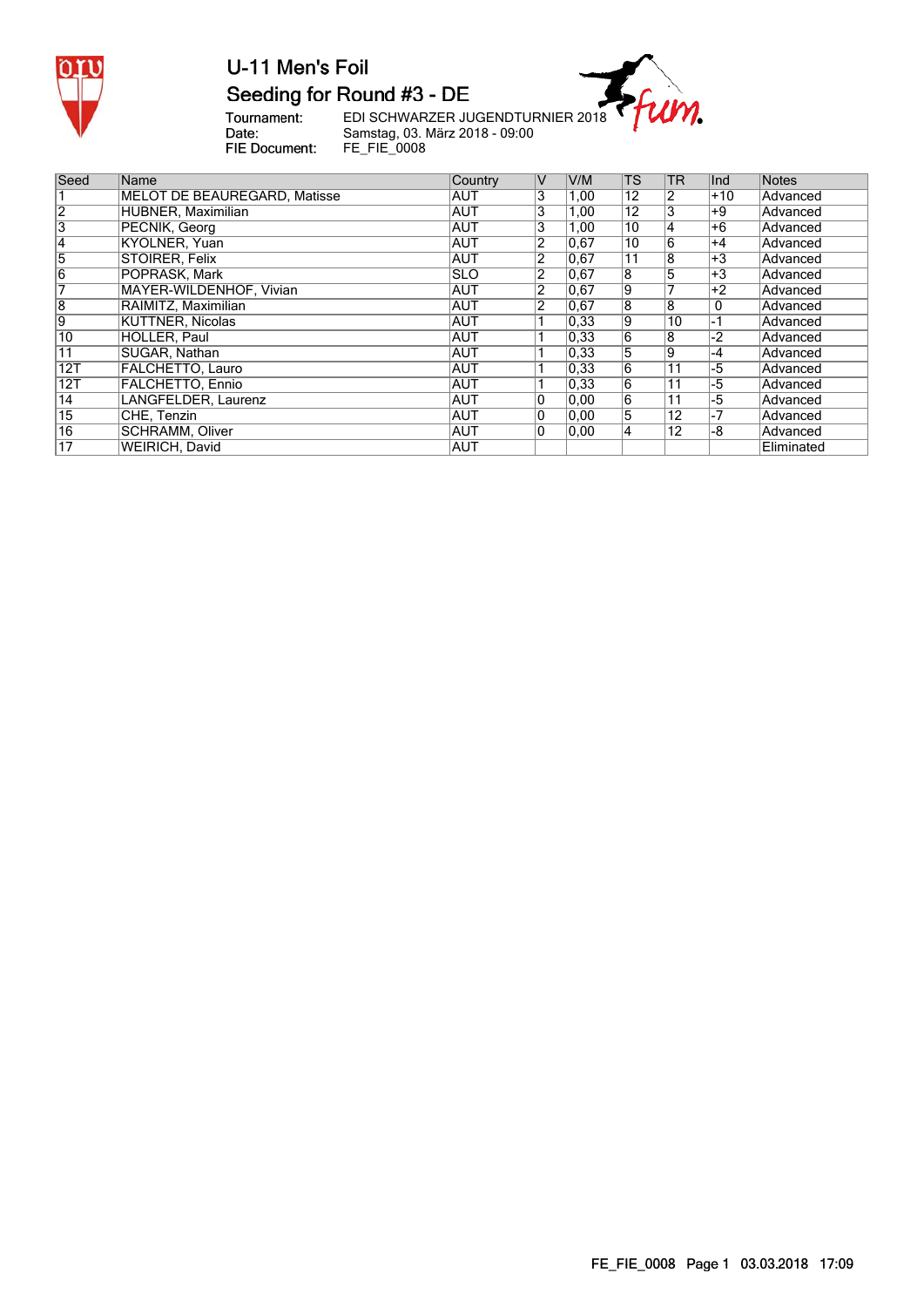#### U-11 Men's Foil - Round #3 - DE (Table of 16)

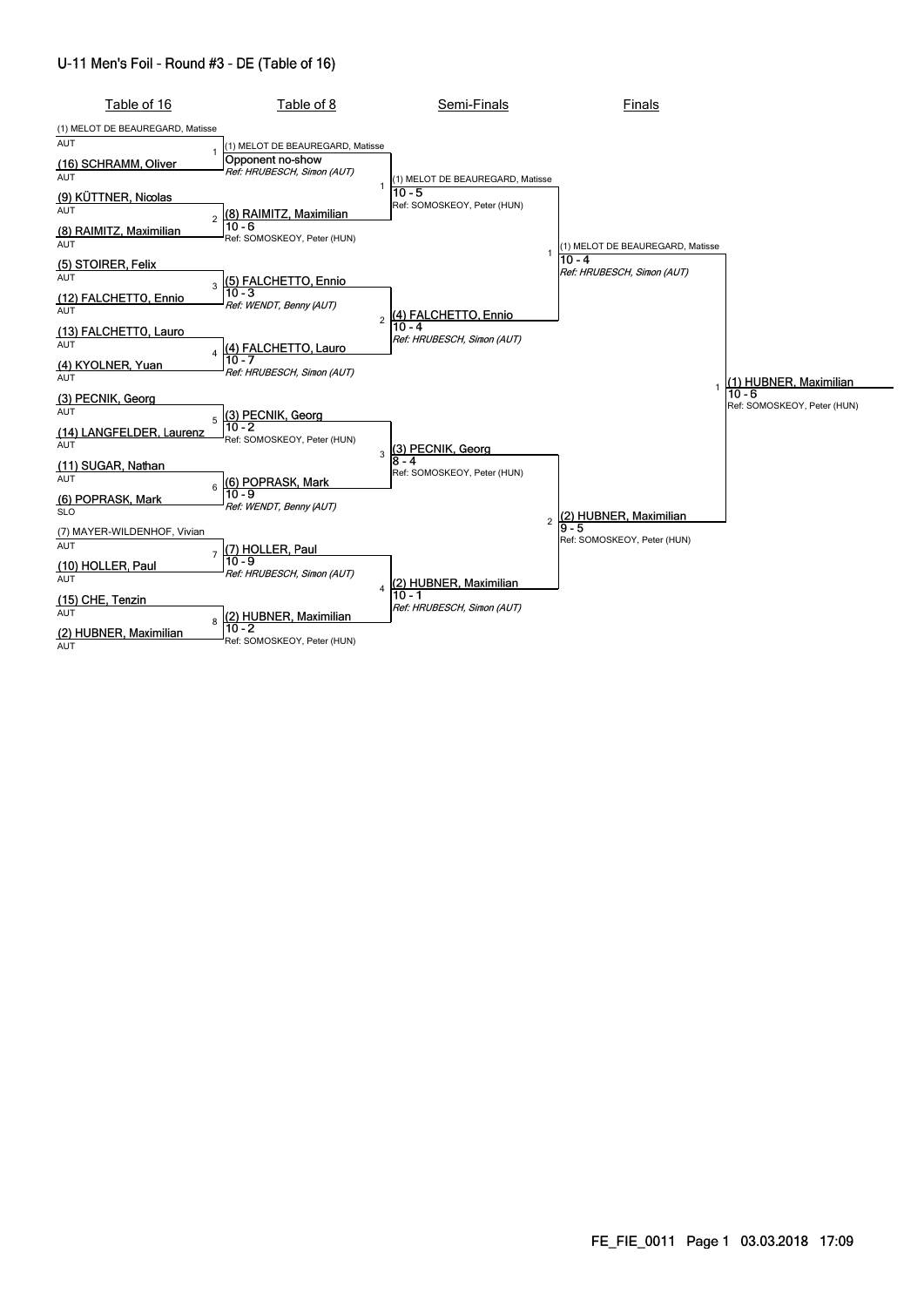

**Final Ranking** 



Tournament:<br>Date:<br>FIE Document:

EDI SCHWARZER JUGENDTURNIER 2018 Samstag, 03. März 2018 - 09:00 FE\_FIE\_0012

| Place           | Name                         | Member#     | Club(s)       | Country    |
|-----------------|------------------------------|-------------|---------------|------------|
|                 | HUBNER, Maximilian           | 20060316002 | <b>FCW</b>    | <b>AUT</b> |
| $\overline{2}$  | MELOT DE BEAUREGARD, Matisse | 20060705001 | <b>AFCS</b>   | <b>AUT</b> |
| 3T              | PECNIK, Georg                | 20060524001 | <b>FCW</b>    | <b>AUT</b> |
| $\overline{3}$  | <b>FALCHETTO, Ennio</b>      | 20070503001 | <b>FUM</b>    | <b>AUT</b> |
| 5               | POPRASK, Mark                |             | <b>SK RCV</b> | <b>SLO</b> |
| $\overline{6}$  | RAIMITZ, Maximilian          | 20070707001 | <b>FUK</b>    | AUT        |
| 7               | HOLLER, Paul                 | 20061228001 | <b>STLFC</b>  | <b>AUT</b> |
| $\overline{8}$  | FALCHETTO, Lauro             | 20080720001 | <b>FUM</b>    | <b>AUT</b> |
| Ι9              | KYOLNER, Yuan                | 20080709001 | <b>UFC</b>    | <b>AUT</b> |
| 10              | STOIRER, Felix               | 20071227001 | <b>STLFC</b>  | <b>AUT</b> |
| 11              | MAYER-WILDENHOF, Vivian      | 20070424001 | <b>FUM</b>    | <b>AUT</b> |
| $\overline{12}$ | <b>KÜTTNER, Nicolas</b>      | 20071218001 | <b>ASC</b>    | <b>AUT</b> |
| $\overline{13}$ | SUGAR, Nathan                | 20060412002 | ASC           | <b>AUT</b> |
| $\overline{14}$ | LANGFELDER, Laurenz          | 20070722002 | <b>UFC</b>    | <b>AUT</b> |
| $\overline{15}$ | CHE, Tenzin                  | 20061026003 | <b>UFC</b>    | <b>AUT</b> |
| $\overline{16}$ | SCHRAMM, Oliver              | 20080712001 | <b>FKWND</b>  | <b>AUT</b> |
| 17              | <b>WEIRICH, David</b>        | 20060515001 | <b>FKWND</b>  | <b>AUT</b> |